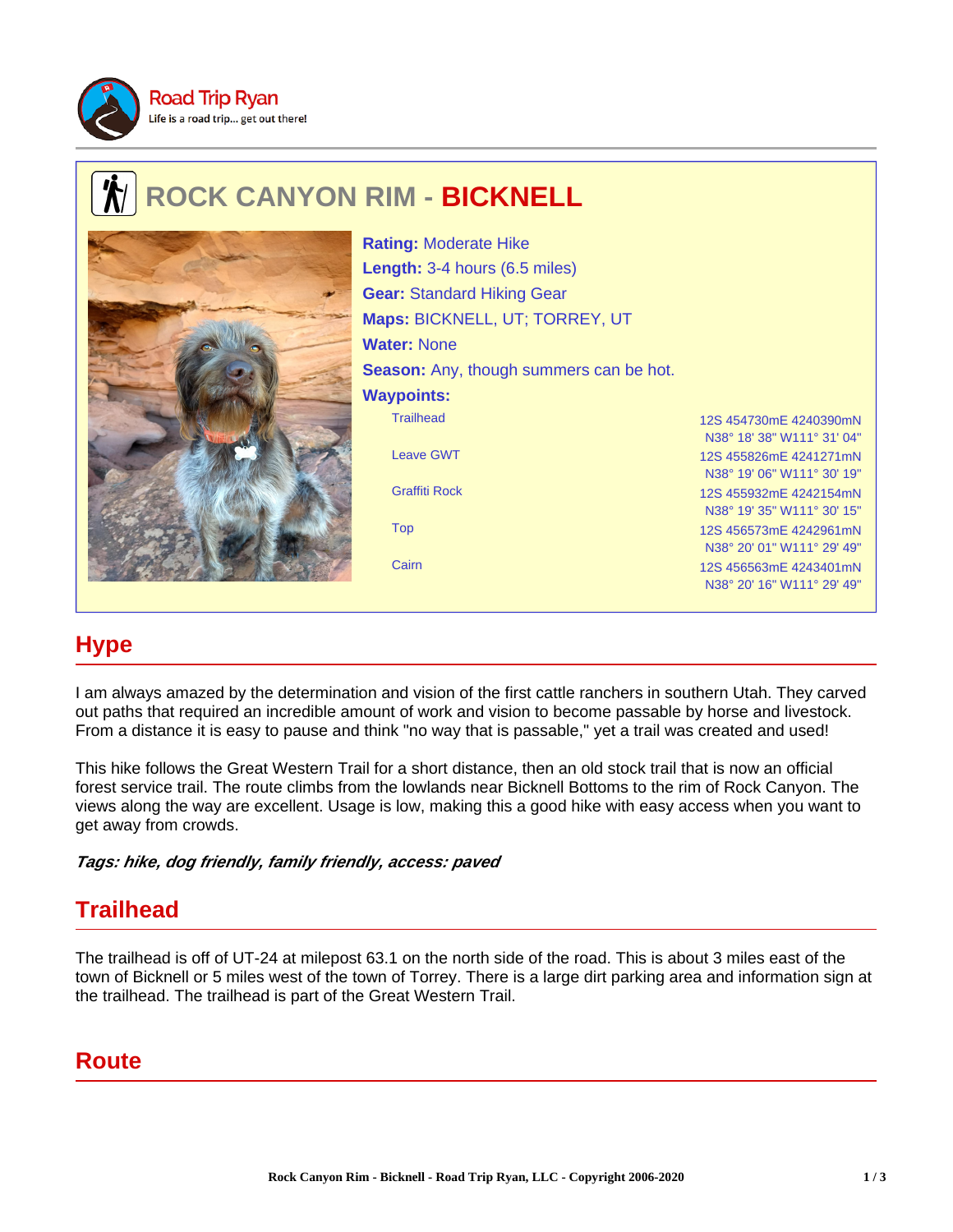From the trailhead, follow the Great Western Trail. This section is an ATV trail and climbs up to the top of the mesa with a few sweeping switchbacks.

Once on top, continue along the flats. About 1.25 miles from the trailhead, the route nears the cliffs. Here the Great Western Trail goes east. Look for a trail to the northwest. As of 2018, this had a small marker.

Follow the foot trail as it quickly and steeply begins ascending to the north. Once up the first steep layer, the angle eases, and the trail begins a more gentle ascent. Graffiti Rock, the obvious boulder on the left of the path with graffiti makes an excellent spot to catch your breath.

From Graffiti Rock, the trail continues a moderate ascent, working around boulders and up through cliff bands to the rim. The views of Bicknell Bottoms and Boulder Mountain to the south are excellent here. Once on top, the trail continues north through juniper trees and seemingly endless fields of cacti.

About 1/3 of a mile after reaching the top, the trail fades at a large cairn. In theory, the trail can be followed all the way to Sunglow Campground, but the faintness and plethora of cacti convinced wonder dog and I think was a good turn around.